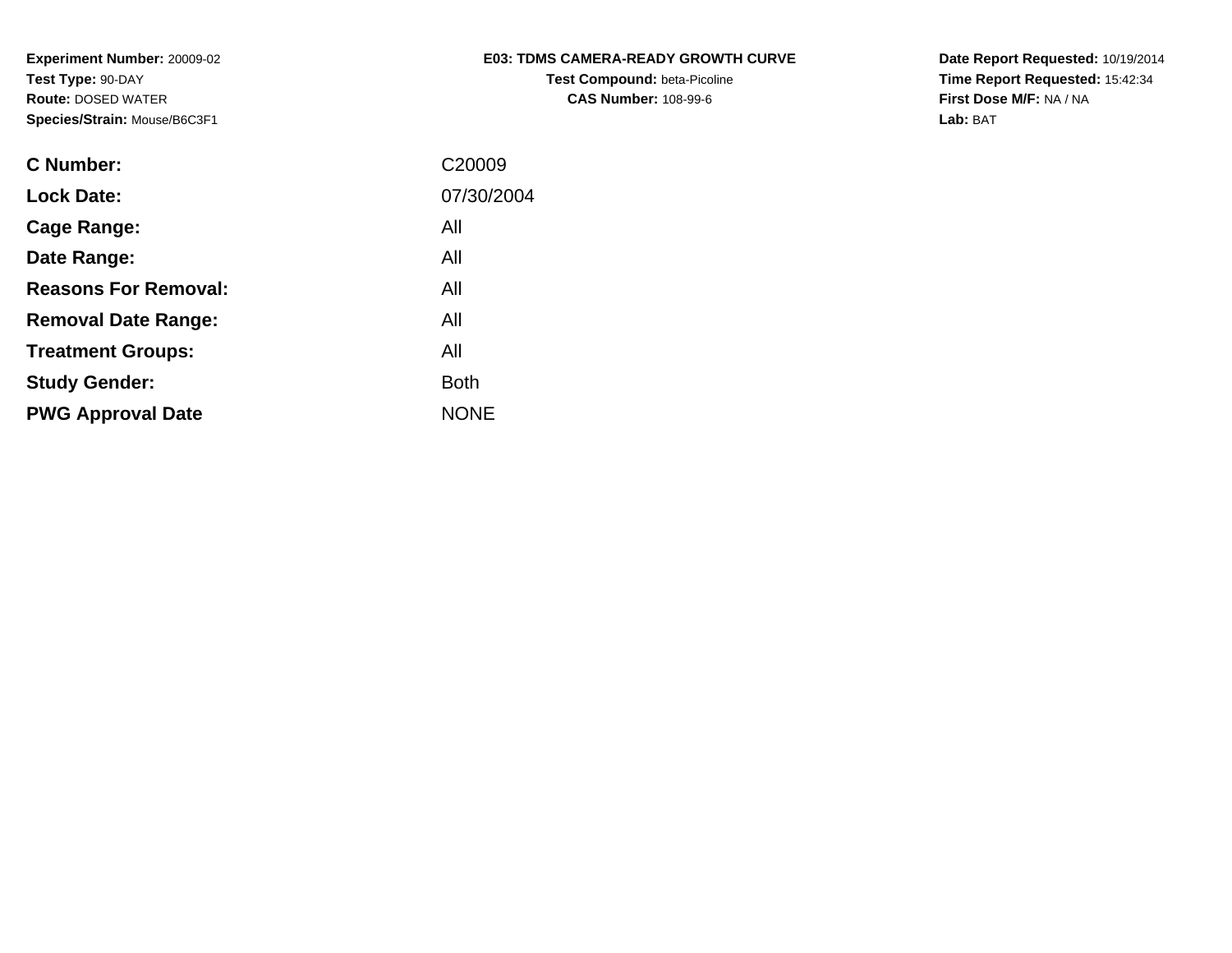### **E03: TDMS CAMERA-READY GROWTH CURVE**

**Test Compound:** beta-Picoline**CAS Number:** 108-99-6

**Date Report Requested:** 10/19/2014**Time Report Requested:** 15:42:34**First Dose M/F:** NA / NA**Lab:** BAT

**MALE** 

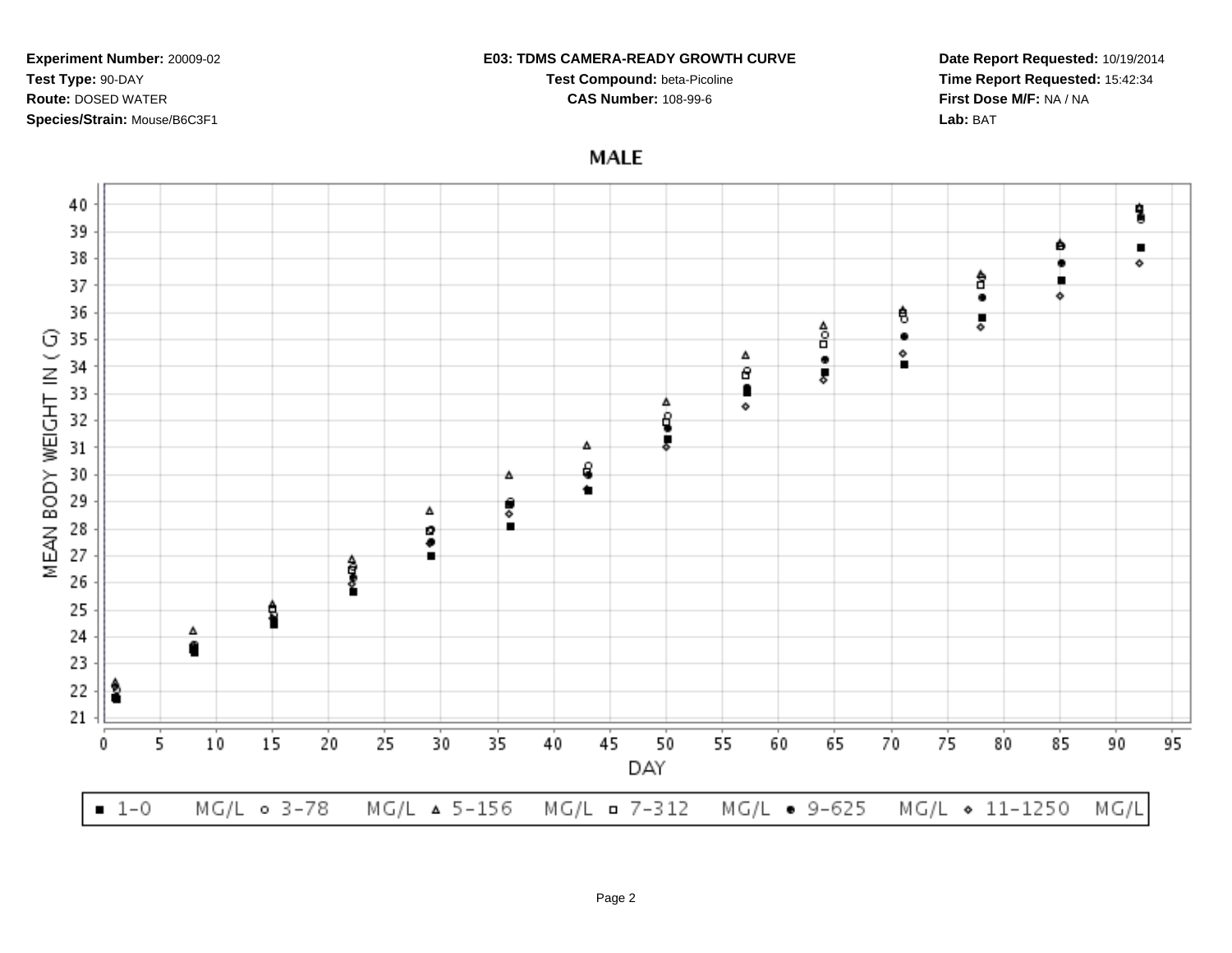## **E03: TDMS CAMERA-READY GROWTH CURVE**

**Test Compound:** beta-Picoline**CAS Number:** 108-99-6

\*\*\*END OF MALE DATA\*\*\*

**Date Report Requested:** 10/19/2014**Time Report Requested:** 15:42:34**First Dose M/F:** NA / NA**Lab:** BAT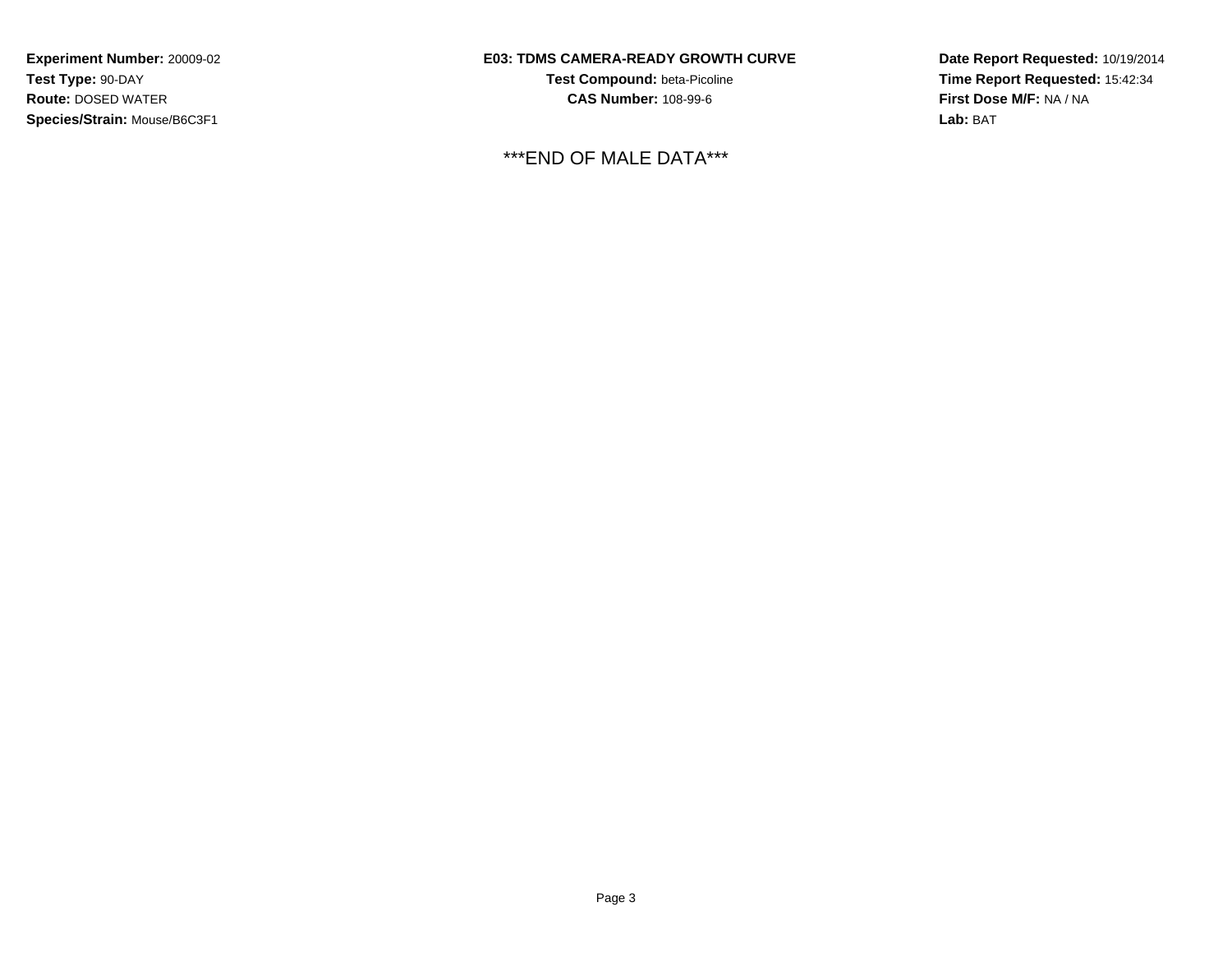#### **E03: TDMS CAMERA-READY GROWTH CURVE**

**Test Compound:** beta-Picoline**CAS Number:** 108-99-6

**Date Report Requested:** 10/19/2014**Time Report Requested:** 15:42:34**First Dose M/F:** NA / NA**Lab:** BAT

# **FEMALE**